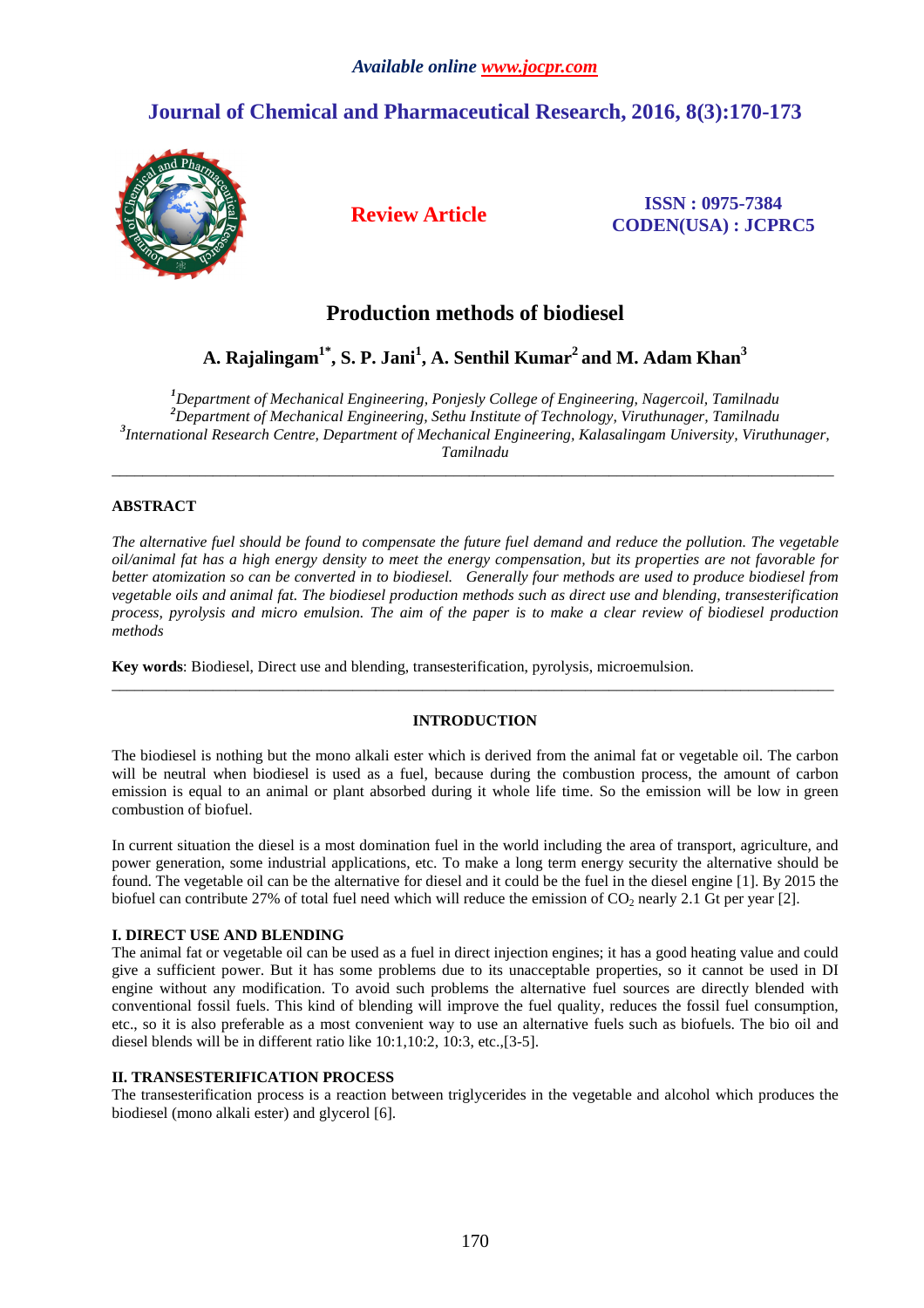

\_\_\_\_\_\_\_\_\_\_\_\_\_\_\_\_\_\_\_\_\_\_\_\_\_\_\_\_\_\_\_\_\_\_\_\_\_\_\_\_\_\_\_\_\_\_\_\_\_\_\_\_\_\_\_\_\_\_\_\_\_\_\_\_\_\_\_\_\_\_\_\_\_\_\_\_\_\_

**Fig 1. Transesterification process** 

In this process some catalyst also used to increase the speed of the reaction and quality of the outcome product. The amount and types of catalyst are decided by the amount of free fatty acid present in the feed stock oil. The higher amount of free fatty acid is unfavorable for biodiesel production which leads to formation of soap and biodiesel yield efficiency [7-8]. The figure 1 shows that the biodiesel production process.

#### **Base catalyst transesterification process**

In this stage of process potassium Hydroxide (KOH), sodium hydroxide (NaOH) and sodium methoxide are used as a catalyst. The sodium methoxide is most efficient catalyst but it is not economic. It is a reaction between alcohol and oil with the presence of base catalyst [9]. The reaction temperature ( $50^{\circ}C - 60^{\circ}C$ ) should also be maintained in order to get highest biodiesel yield. The reaction temperature should be below of methanol boiling point. Otherwise methanol is wasted due to vaporization. The stirring process (1300 rpm) is carried throughout the process for dynamic mixing to increase the rate of reaction. Nearly one hour it will take place to complete the reaction. By the above reaction the biodiesel and glycerol produced it should be separate so the solution should place in a separating stock for 12 hours to 24 hours. The upper layer is biodiesel and the lower will be the glycerol [10-12].

## **Acid catalyst esterification process**

Some feed stock oil has more than 1% free fatty acid; this free fatty oil cannot be converted into biodiesel. So the yield of biodiesel from the transesterification process will be very low. In this case the feed stock oil is involved to the acid catalyst esterification before the base catalyst transesterification process. Here the free fatty acid is converted into the ester [13]. This process also can used to convert the triglycerides into the biodiesel but it will take more time so it is not preferable [14]. In this process the alcohol will reacts with oil using acid catalyst and produces the biodiesel and water, the water must be removed immediately because the water will leads to the formation of soap while in base catalyst transesterification process. Here phosphoric acid or sulphuric acid is used as a catalyst. The product obtained from acid catalyst is use to produce biodiesel through base case catalyst transesterification process [15-17].

## **III. THERMAL CRACKING (PYROLYSIS)**

Thermal cracking is a process of convert the complex structure of hydrocarbons into its simplest structure with or without catalyst. Due to this process the density and viscosity of oil will reduce. In vegetable oil as an alternative fuel this two properties are affecting the atomization of engine.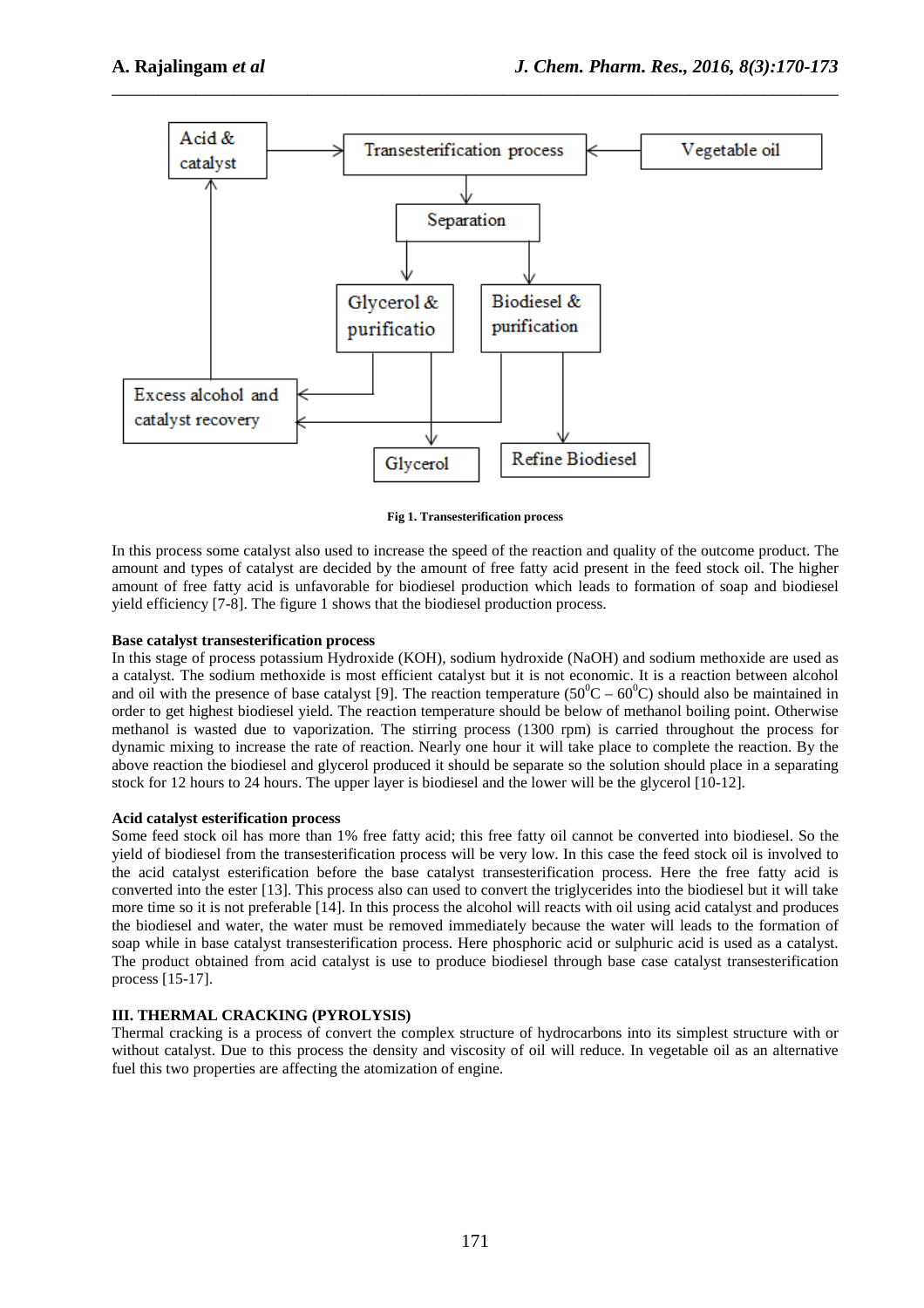

\_\_\_\_\_\_\_\_\_\_\_\_\_\_\_\_\_\_\_\_\_\_\_\_\_\_\_\_\_\_\_\_\_\_\_\_\_\_\_\_\_\_\_\_\_\_\_\_\_\_\_\_\_\_\_\_\_\_\_\_\_\_\_\_\_\_\_\_\_\_\_\_\_\_\_\_\_\_

**Fig 2. Thermal cracking process** 

So the fuel treated by this process which could be use directly in diesel engine without any modification. Generally alumina, zeolite and redmud are used as a catalyst in thermal cracking process for biodiesel production [18]. The thermal cracking process will happens by the temperature between  $250^{\circ}$ C and  $350^{\circ}$ C. the thermal cracking biodiesel plant has a reactor with safety valve, drain pipe, temperature indicator, etc., the oil or animal fat need to be convert into the biodiesel is placed inside the reactor, then heat is applied to the reactor. Now the oil or animal fat get vaporized and reach the condenser through pipe. The condenser cools the vapor in the liquid then the liquid is collected in the beaker which is called as biodiesel [19-21]. The fig2. shows the process flow of biodiesel production using thermal cracking process.

#### **IV. MICROEMULSION**

The micro emulsion is defined as thermodynamically stable, isotropic liquid mixtures of oil, water and surfactant (compounds that lower the surface tension of a liquid, the interfacial tension between two liquids).; this process will solve the problem in viscosity and some other atomization properties of oil [22-23]. Generally the alcohol used to increase the volatile property of oil, it reduces the smoke. Alkyl nitrate will be the cetane number improver. The microemulsion process also used to get a good spry property when injected into the engine by nozzle. If microemulsified diesel used in diesel engine, some problems will arise such as incomplete combustion, carbon deposit and nozzle failure [18, 24].

#### **CONCLUSION**

Some factors should be consider in the production of biodiesel such as cost, property, production methodology, required equipment, etc., the transesterification process will give a better fuel quality and yield efficiency, it also does not require any complicated special equipment. The glycerol will obtain as a bi product of a process. It can be used for some other required applications which will reduce the overall production cost. Because of the above reasons the transesterification process can be the better biodiesel production process than others.

#### **REFERENCES**

[1] Venkanna K. Belagur; Venkataramana Reddy Chitimi, *Fuel* 109 (**2013**) 356–361